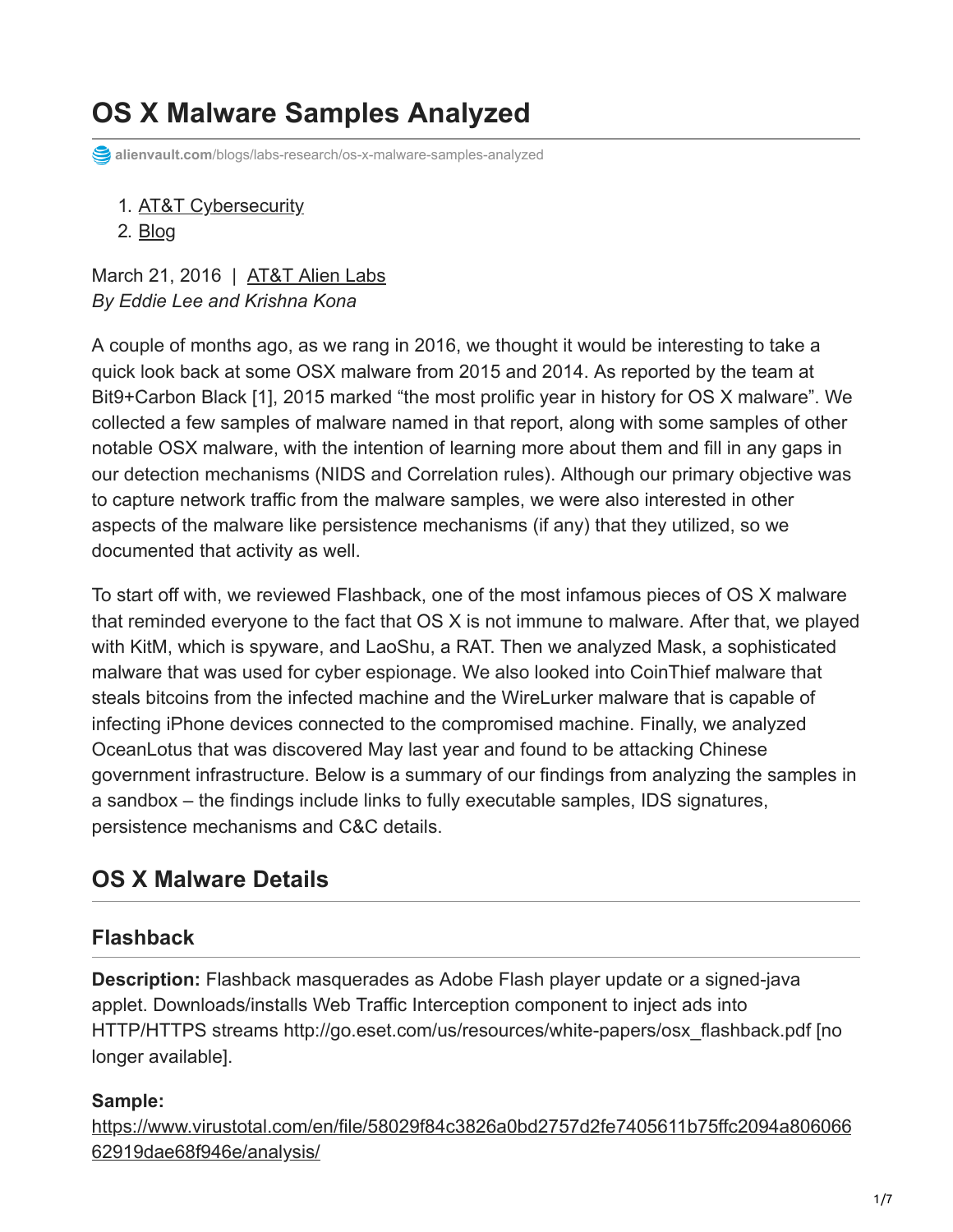**Persistence mechanism:** Installs a malicious file in user's home directory with the filename starting with a 'dot' to hide itself and installs a LaunchAgent in ~/Library/LaunchAgents to refer to the created malicious file.

**C&C communication:** Uses DGA for CnC domain names and twitter hashtags to decode the address of CnC server.

#### **AlienVault Detections:**

 $\cdot$  IDS

Existing SIDs: 2014596, 2014597, 2014598, 2014599, 2014534, 2014522, 2014523, 2014524, 2014525

• System Compromise, Trojan infection, Flashback

## **Kumar in the Mac (KitM)**

**Description:** KitM is a signed malware that can take screenshots, download and install programs, and steal data [[5](https://www.f-secure.com/weblog/archives/00002558.html)].

#### **Sample:**

[https://www.virustotal.com/en/file/07062d9ecb16bd3a4ea00d434f469fe63d5c1c95d1b49037](https://www.virustotal.com/en/file/07062d9ecb16bd3a4ea00d434f469fe63d5c1c95d1b4903705de31353e9c92ce/analysis/) 05de31353e9c92ce/analysis/

**Persistence mechanism:** Adds a Login Item at ~/Library/Preferences/com.apple.loginitems.plist

**C&C server:** liveapple[dot]eu (down)

#### **AlienVault Detections:**

- IDS rules: https://github.com/AlienVault-[Labs/AlienVaultLabs/blob/master/malware\\_analysis/OSX\\_Malware/snort\\_kitm.rules](http://github.com/AlienVault-Labs/AlienVaultLabs/blob/master/malware_analysis/OSX_Malware/snort_kitm.rules)
- System Compromise, Trojan infection, KitM

## **LaoShu**

**Description:** LaoShu is a data stealing RAT. It has functionality to search for files, ex-filtrate files, download new file, and execute arbitrary commands [\[6](https://nakedsecurity.sophos.com/2014/01/21/data-stealing-malware-targets-mac-users-in-undelivered-courier-item-attack/)].

#### **Sample:**

[https://www.virustotal.com/en/file/5443ad1db119b599232b91bbf0ac3d0e1e4f4894f7f4ba191](https://www.virustotal.com/en/file/5443ad1db119b599232b91bbf0ac3d0e1e4f4894f7f4ba191e7b9f7a27acea0d/analysis/) e7b9f7a27acea0d/analysis/

**Persistence mechanism:** None

**C&C server:** floracrunch[dot]com (down)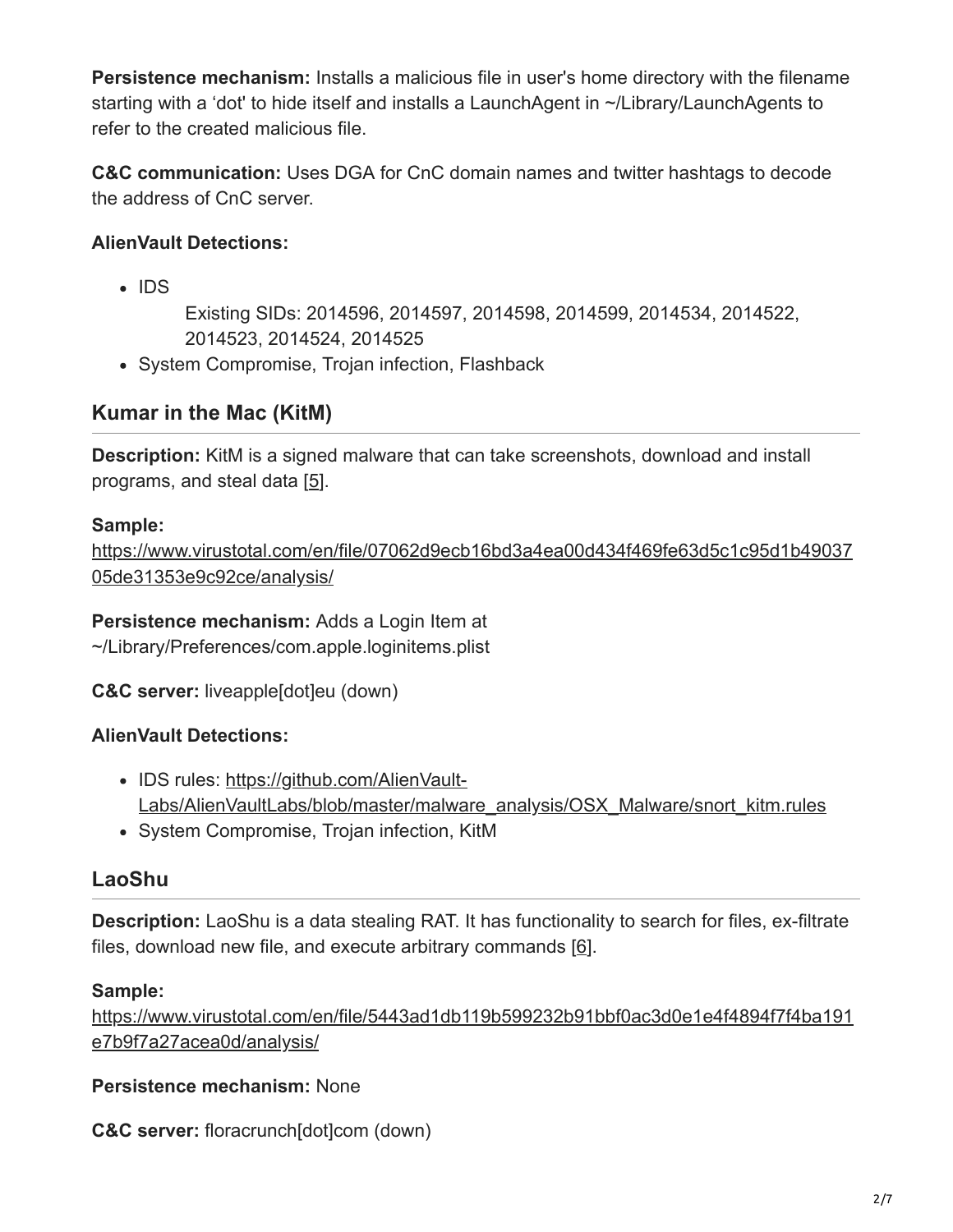#### **AlienVault Detections:**

- IDS rules: https://github.com/AlienVault-[Labs/AlienVaultLabs/blob/master/malware\\_analysis/OSX\\_Malware/snort\\_laoshu.rules](https://github.com/AlienVault-Labs/AlienVaultLabs/blob/master/malware_analysis/OSX_Malware/snort_laoshu.rules)
- System Compromise, Trojan infection, LaoShu

## **Appetite/Mask-Careto**

**Description:** This is a state-of-the-art malware with Windows, Mac OS and Linux variants. The OS X variant uses a backdoor based on the open source Shadowinteger's Backdoor  $(SBD)$   $[7]$ .

#### **Sample:**

[https://www.virustotal.com/en/file/0710be16ba8a36712c3cac21776c8846e29897300271f09b](https://www.virustotal.com/en/file/0710be16ba8a36712c3cac21776c8846e29897300271f09ba0a41983e370e1a0/analysis/) a0a41983e370e1a0/analysis/ (Verified executability: tries to connect to itunes212[dot]appleupdt[dot]com)

#### **Persistence mechanism:** Installs a LaunchAgent at

Library/LaunchAgents/com.apple.launchport.plist and references a malicious binary in /Applications/.DS\_Store.app

### **C&C servers:**

- itunes212[dot]appleupdt[dot]com
- itunes214[dot]appleupdt[dot]com
- itunes311[dot]appleupdt[dot]com

(As of Feb 6, 2014, the above C&C domains have been suspended by Apple.)

#### **AlienVault Detections:**

- $\cdot$  IDS
	- Existing SIDs: 2021712, 2021714, 2021715
	- o New rules: https://github.com/AlienVault-[Labs/AlienVaultLabs/blob/master/malware\\_analysis/OSX\\_Malware/snort\\_careto.r](https://github.com/AlienVault-Labs/AlienVaultLabs/blob/master/malware_analysis/OSX_Malware/snort_careto.rules) ules
- System Compromise, Targeted Malware, Careto

## **CoinThief**

**Description:** CoinThief installs browser extensions to steal credentials to popular Bitcoin wallet sites [\[8](http://www.securemac.com/privacyscan/new-apple-mac-trojan-called-osxcointhief-discovered)].

#### **Sample:**

[https://www.virustotal.com/en/file/7d5eff5f83ab79e5f75acb9b84138561c8fd63ba00c050699c](https://www.virustotal.com/en/file/7d5eff5f83ab79e5f75acb9b84138561c8fd63ba00c050699c9f5be29d342f6e/analysis/) 9f5be29d342f6e/analysis/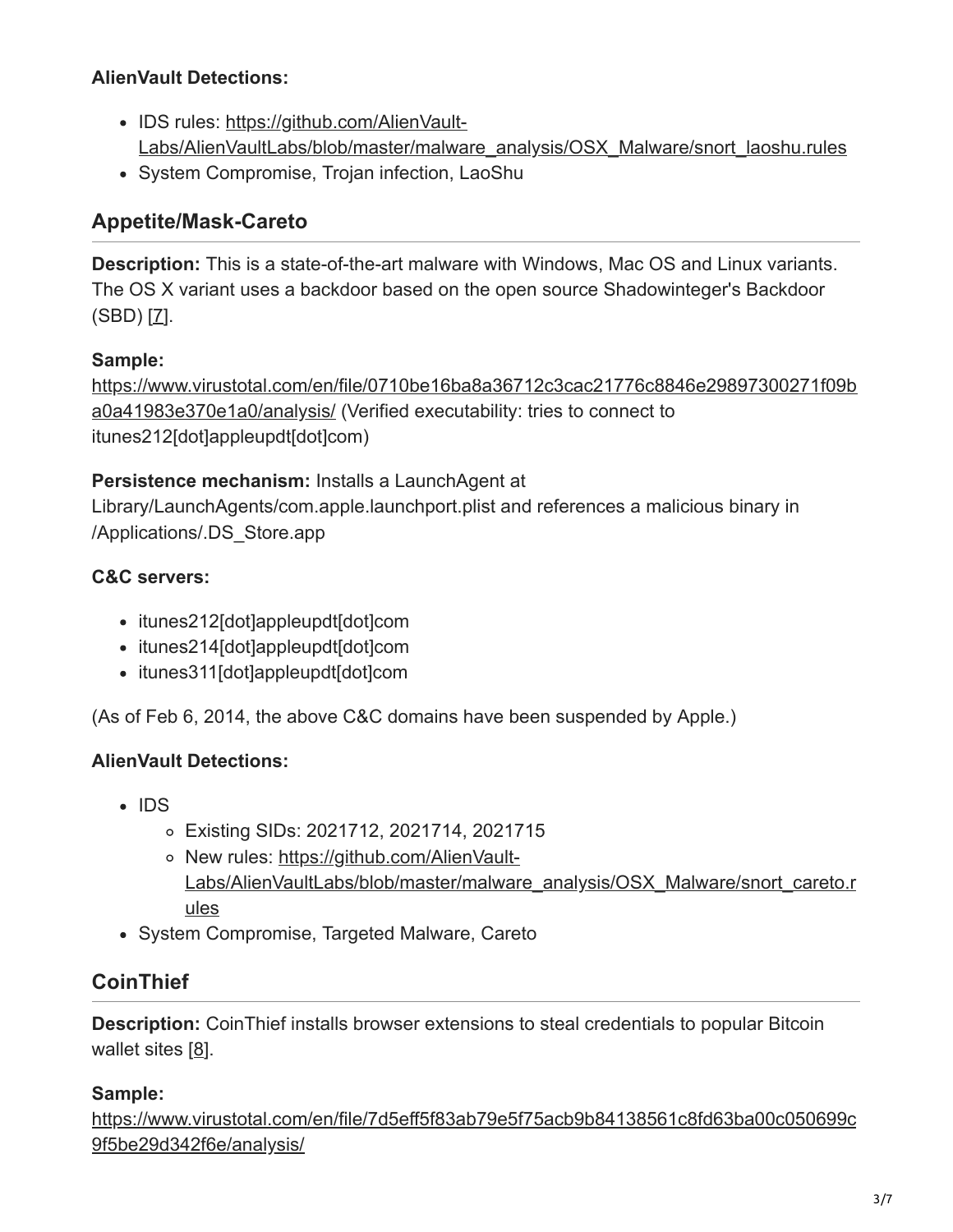**Persistence mechanism:** Installs a LaunchAgent and browser extensions.

The LaunchAgent is installed at

~/Library/LaunchAgents/com.google.softwareUpdateAgent.plist and references a malicious binary at ~/Library/Application

Support/.com.google.softwareUpdateAgent/com.google.softwareUpdateAgent.

A Safari extensions is installed at ~/Library/Safari/Extensions/Pop-Up Blocker.safariextz.

A Chrome extensions is installed at ~/Library/Application Support/Google/Chrome/Default/DefaultApps/noehjlabkmejilomimnebjkdjaoomabh/1.0.0\_0.

**C&C server:** www[dot]media02-cloudfront[dot]com (down)

## **AlienVault Detections:**

- IDS rules: https://github.com/AlienVault-[Labs/AlienVaultLabs/blob/master/malware\\_analysis/OSX\\_Malware/snort\\_cointhief.rule](https://github.com/AlienVault-Labs/AlienVaultLabs/blob/master/malware_analysis/OSX_Malware/snort_cointhief.rules) s
- System Compromise, Trojan infection, CoinThief

## **WireLurker**

**Description:** WireLurker monitors an infected system for a USB connection to an iOS device and installs malicious applications on the device [\[9](https://www.paloaltonetworks.com/content/dam/pan/en_US/assets/pdf/reports/Unit_42/unit42-wirelurker.pdf)].

## **Sample:**

[https://www.virustotal.com/en/file/5d4f4fb2a663f1f79fb96edcd832374304af877938747b5844](https://www.virustotal.com/en/file/5d4f4fb2a663f1f79fb96edcd832374304af877938747b5844daacf4beba2427/analysis/) daacf4beba2427/analysis/

## **Persistence mechanism:**

- Installs LaunchDaemons
- /System/Library/LaunchDaemons/com.apple.MailServiceAgentHelper.plist
- /System/Library/LaunchDaemons/com.apple.appstore.plughelper.plist
- /System/Library/LaunchDaemons/com.apple.periodic-dd-mm-yy.plist
- /System/Library/LaunchDaemons/com.apple.systemkeychain-helper.plist

#### **C&C servers:** www[dot]comeinbaby[dot]com (down)

## **AlienVault Detections:**

IDS

Existing SIDs: 2019660, 2019661, 2019662, 2019663, 2019664, 2019665, 2019666, 2019667, 2019731, 2019718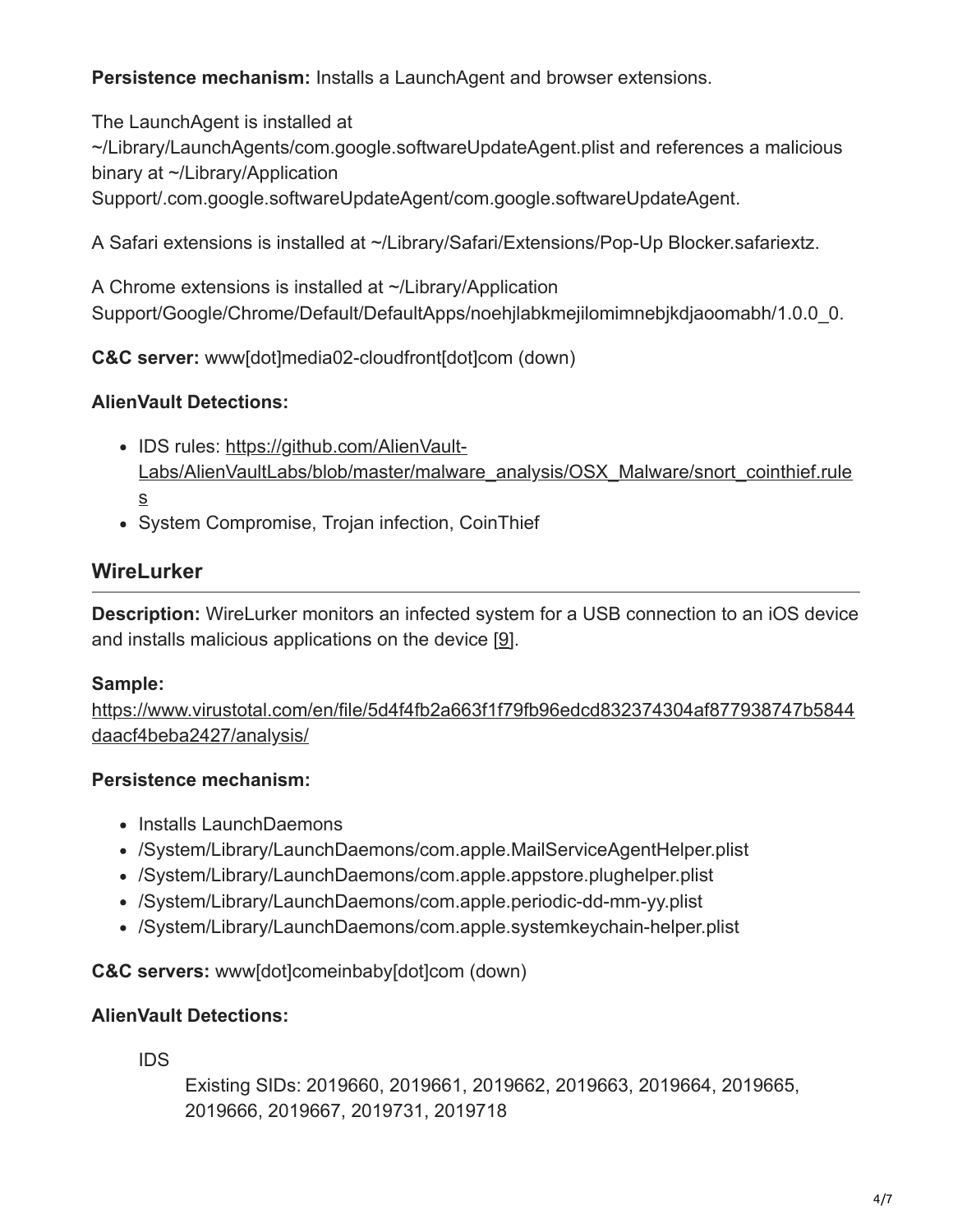- System Compromise, Malware infection, WireLurker
- System Compromise, Mobile trojan infection, WireLurker

## **OceanLotus**

**Description:** OceanLotus is malware that has been used against Chinese targets and essentially gives attackers full control over a compromised machine [[10](https://www.alienvault.com/blogs/labs-research/oceanlotus-for-os-x-an-application-bundle-pretending-to-be-an-adobe-flash-update)] [\[11\]](http://www.thesafemac.com/oceanlotus-malware-attacks-china/).

#### **Sample:**

[https://www.virustotal.com/en/file/83cd03d4190ad7dd122de96d2cc1e29642ffc34c2a836dbc0](https://www.virustotal.com/en/file/83cd03d4190ad7dd122de96d2cc1e29642ffc34c2a836dbc0e1b03e3b3b55cff/analysis/) e1b03e3b3b55cff/analysis/

#### **Persistence mechanism:** Installs a LaunchAgent at

~/Library/LaunchAgents/com.google.plugins.plist and references a malicious binary at ~/Library/Logs/.Logs/corevideosd

#### **C&C servers:**

- kiifd[dot]pozon7[dot]net
- shop[dot]ownpro[dot]net
- pad[dot]werzo[dot]net

#### **AlienVault Detections:**

IDS rules: https://github.com/AlienVault-[Labs/AlienVaultLabs/blob/master/malware\\_analysis/OSX\\_Malware/snort\\_oceanlotus.ru](https://github.com/AlienVault-Labs/AlienVaultLabs/blob/master/malware_analysis/OSX_Malware/snort_oceanlotus.rules) les

System Compromise, Targeted Malware, OceanLotus

## **Persistence Mechanisms**

The samples we looked at used well known [\[2](https://www.virusbulletin.com/uploads/pdf/conference/vb2014/VB2014-Wardle.pdf)] persistence mechanisms and were not difficult to detect. Specifically, the samples that we looked at use the following persistence mechanisms: launch agents, launch daemons, login items, and browser extensions. For those that aren't familiar with how these mechanisms are used, below is a short summary.

**Launch daemons:** These are start-up programs that run when the system first boots up.

Items in **/Library/LaunchDaemons** and **/System/Library/LaunchDaemons** load when OSX starts up, and run as the **root** user.

**Launch agents:** These are start-up programs that are executed on a per-user basis.

Items in **/Library/LaunchAgents** and **/System/Library/LaunchAgents** load when **any** user logs in, and run as that user.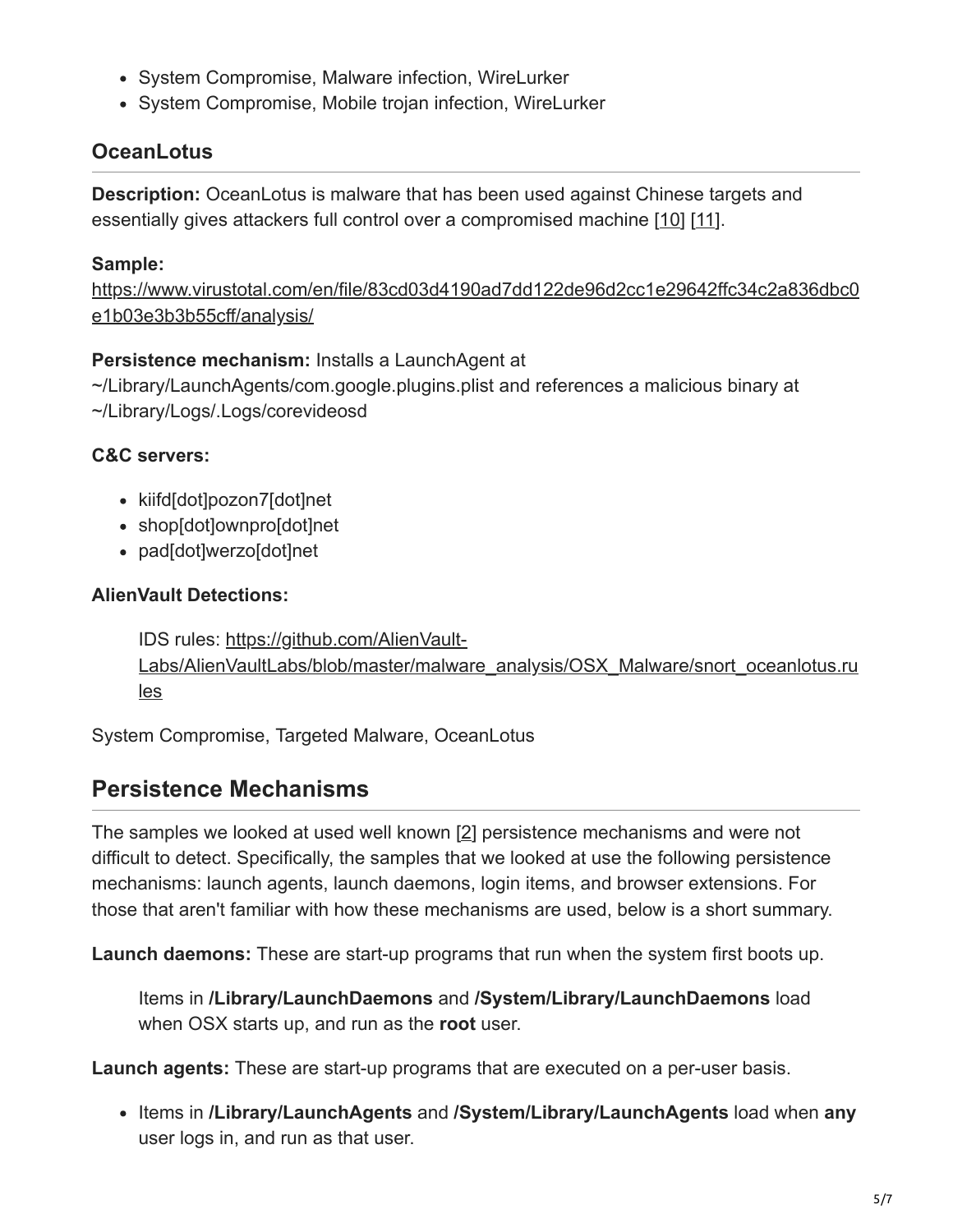Items in **~/Library/LaunchAgents** load only when that particular **user** logs in, and run as that user.

## **Login items**

These programs are run at the end of the login process and can be found in **~/Library/Preferences/com.apple.loginitems.plist**. The login items can be viewed in System Preferences -> Users & Groups -> [User Name] -> Login Items

### **Browser extensions**

These are plugins that are loaded when a user starts a web browser such as Safari, Chrome, Firefox or Opera. These plugins are often used to monitor browser activity and steal sensitive information such as login credentials. Although the samples we looked at used browser extensions, malicious plugins are not limited to browsers – malicious plugins can be added to a variety of applications that support plugins.

# **OTX Stats**

In addition to gathering samples, we also took a look at some statistics from Open Threat Exchange (OTX). The top 3 offenders that we saw in that data were:

- 1. OSX/Flashback User-Agent (49.5%)
- 2. OSX ADWARE/Mackeeper (26.6%)
- 3. OSX/WireLurker (23.7%)

This represents slightly over 20k events and includes only data prior to us enhancing our detection capabilities, so it doesn't include hits for OceanLotus, LaoShu, CoinThief, or KitM.

The following pulses from [Open Threat Exchange \(OTX\)](https://www.alienvault.com/open-threat-exchange) are related to the samples we examined:

LaoShu: <https://otx.alienvault.com/pulse/568da8bc4637f2624bcdc2d1/>

KitM: <https://otx.alienvault.com/pulse/568da7e467db8c057c6fc696/>

CoinThief: <https://otx.alienvault.com/pulse/568da51b67db8c057c6fc689/>

WireLurker:<https://otx.alienvault.com/pulse/55d4c6dc67db8c37b0a358ea/>

Mask/Careto: <https://otx.alienvault.com/pulse/5531bbbfb45ff53dc229c806/>

## **Observations**